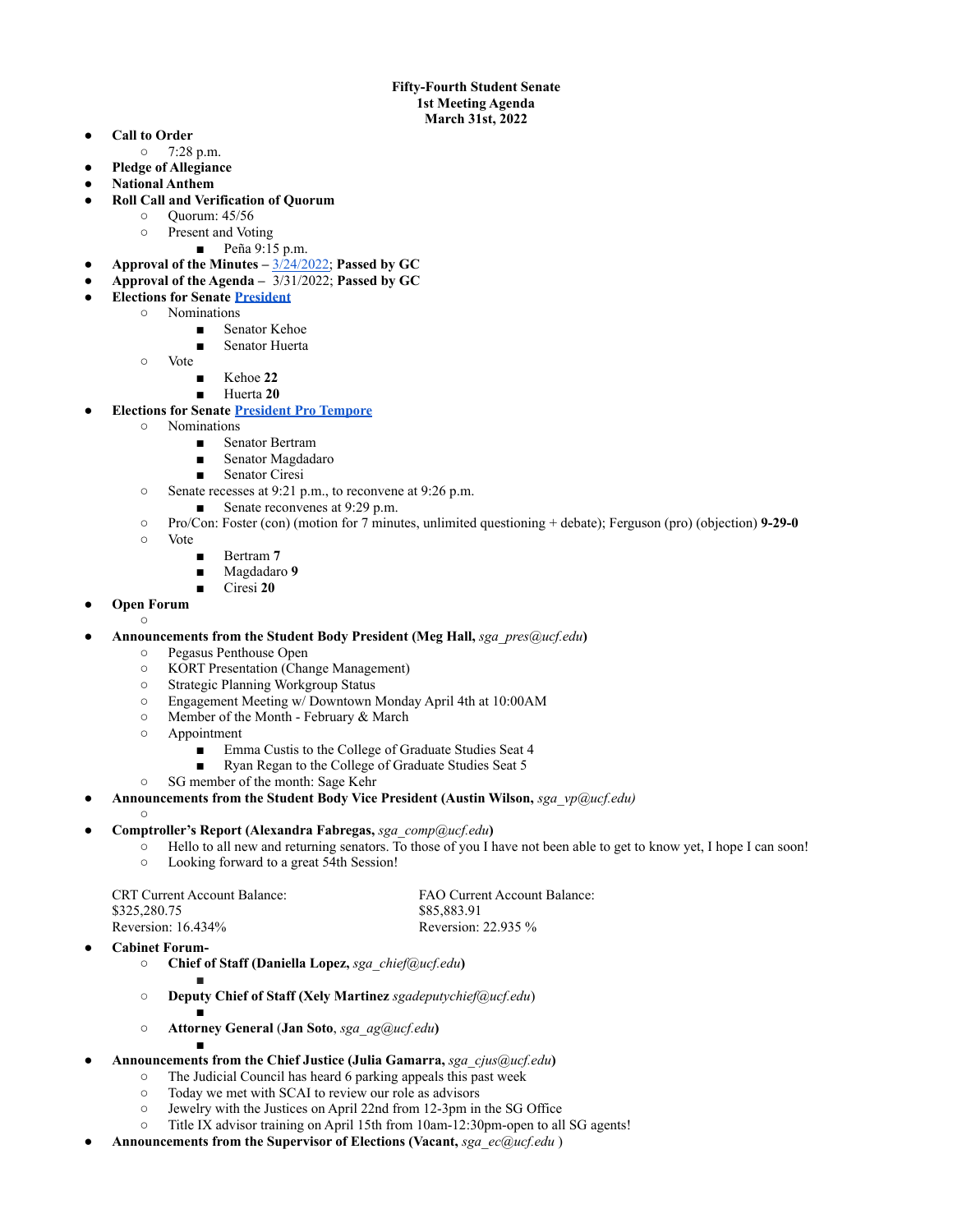- None
- **Announcements from the Activity and Service Fee Committee Chair (Ryan Regan,** *sga\_asf@ucf.edu)*
	- Good evening Senate! The Budget Bill passed by the 53rd Student Body Senate has now been signed by the Vice President for Student Development and Enrollment Services Dr. Frame and President Cartwright. The 54th Student Body Senate will now be responsible for introducing the RSO spending limitations bill now that the budget bill has been enacted. Congratulations all on your first senate meeting. I know y'all will all enjoy it.
- **Announcements from the Scholarship Committee Chair (Brandon Greenaway,** *sga\_scholarship@ucf.edu***)**
	- Welcome new Senate! Excited to work with you all.
	- No updates from me, we had our final meeting of the year on Tuesday. If any Senators are interested in serving on the Scholarship Committee for the upcoming school year, please do not hesitate to reach out with any questions.
	- **Announcements from the Senate President (Nathan Kehoe,** *sga\_spkr@ucf.edu***)**
		- Thank you!
		- Getting started
			- Dismissals:
				- Owen Chastain, College of Engineering and Computer Science Seat 2
- **Internal Legislative Assistant Report (Vacant,** *sgaila@ucf.edu***)**
- ● **External Legislative Assistant Report (Vacant,** *sgaela@ucf.edu***)**
	- ○
- **Senate President Pro Tempore Report (Samantha Ciresi,** *sga\_pro@ucf.edu***)**
	- Thank you!
	- Will be meeting with Kehoe tomorrow and begin scheduling meetings with the necessary parties asap
- **Deputy Pro Tempore of Legislative Affairs Report (Vacant,** *sga\_dleg@ucf.edu***)**
- **● Deputy Pro Tempore of Senate Relations Report (Vacant,** *sgadsr@ucf.edu***)**
- $\circ$ **● Caucus Reports**
	- **○ Asian/Pacific Islander American Caucus (Vacant,** *sgapiacaucus@ucf.edu***)**
	- **○ Black Caucus (Vacant,** *sgblackcaucus@ucf.edu***)**
	- ○ **Disability Caucus (Vacant,** *sgdisabilitycaucus@ucf.edu***)**
	- ○ **Hispanic/Latinx Caucus (Vacant,** *sglatinxcaucus@ucf.edu***)**
	- ○ **LGBTQ+ Caucus (Vacant,** *sglgbtqcaucus@ucf.edu***)**
	- ○ **Womxn's Caucus (Vacant,** *sgwomxncaucus@ucf.edu***)**
- **● Unfinished Business**
	- None
- **● Fiscal Committee Caucus Time**
	- $\circ$
- **Fiscal Committee Reports**
- **CRT Committee (Chair Vacant,** *sga\_crt@ucf.edu***)**
- ○
- **FAO Committee (Chair Vacant,** *sga\_fao@ucf.edu***) ○**
- **ORS Committee (Chair Vacant,** *sgaors@ucf.edu***)** ○
- **Fiscal Legislation**
- **Notice of Legislation on First Reading** 
	- Bills
	- Resolutions
	- Special Acts
- **● Notice of Legislation on Third Reading**
	- Bills
	- Resolutions
	- Special Acts
- **● Notice of Legislation on Second Reading**
	- Bills
	- Resolutions
	- Special Acts
- **Internal Committee Caucus Time**  $\circ$
- **Internal Committee Reports**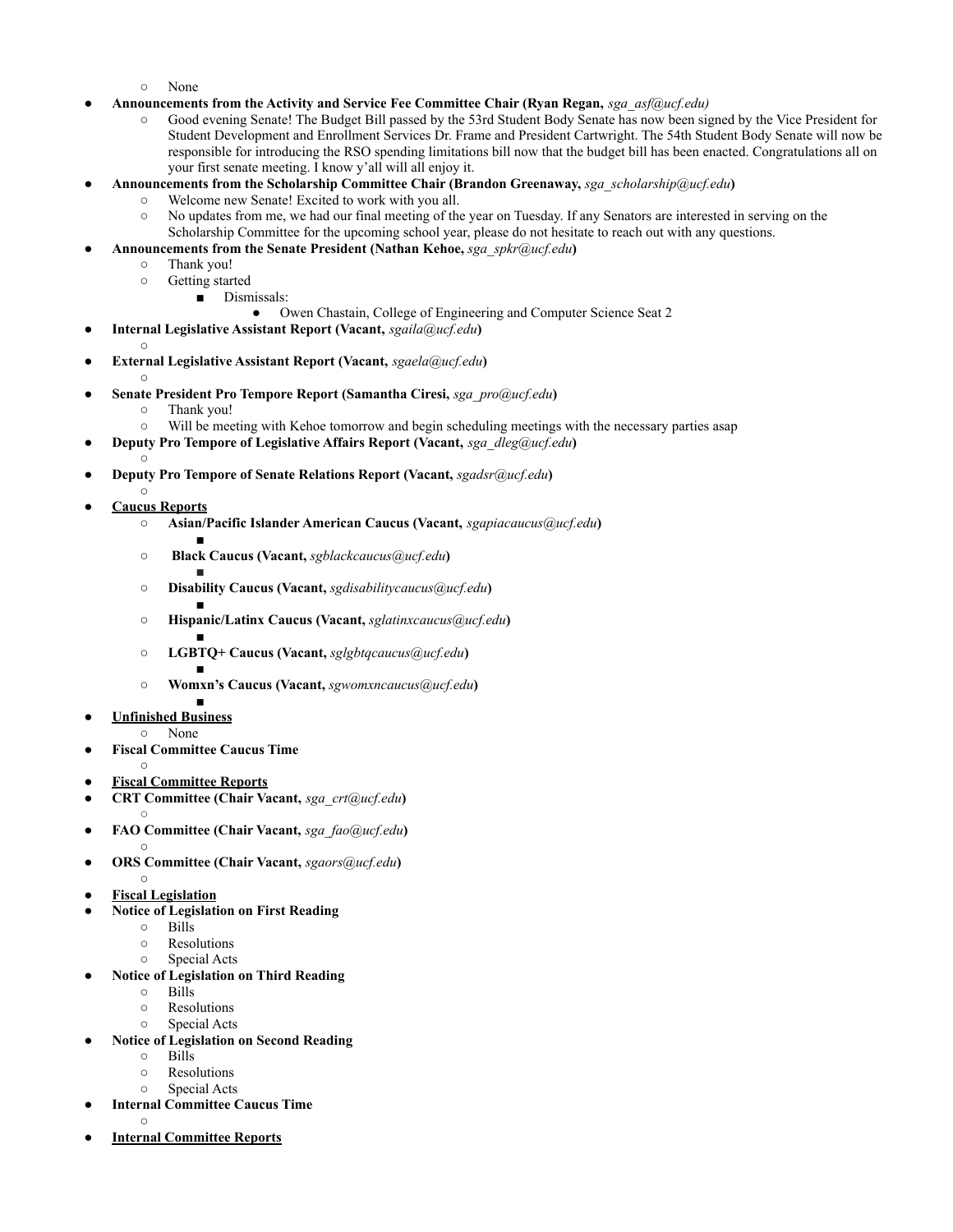- **E&A Committee (Chair Vacant,** *sga\_ea@ucf.edu***)**  $\Omega$
- **GAP Committee (Chair Vacant,** *sgagap@ucf.edu***) ○**
- **LJR Committee (Chair Vacant,** *sga\_ljr@ucf.edu***)**  $\circ$
- **SBA Committee (Chair Vacant,** *sgasba@ucf.edu***)**
- $\circ$ ● **Confirmations**
- None
- **Internal Legislation**
- **● Notice of Legislation on First Reading**
	- Constitutional Amendments
		- Bills
		- Resolutions
		- **○** Proclamations
- Special Acts **● Notice of Legislation on Third Reading**
	- Constitutional Amendments
		- Bills
		- Resolutions
		- Special Acts
- **● Notice of Legislation on Second Reading**
	- Constitutional Amendments
	- Bills
	- Resolutions
	- **○** Proclamations
	- Special Acts
- **Senate Forum** 
	- Guel Even this Saturday. EstablisHER Summit by SJA + MSC. Senators Guel + Foster will be tabling. Come say hi!
	- Holmes BSU will be having their talent show on April 10th and Club Creol will be having their talent show on April 9th. Come by and show your support!
	- Temple APAC is hosting a vigil in memory of the victims of the spa shooting one year ago. 5-7 tomorrow night in the SU atrium if you are able to attend.
	- Spaulding Be conscious of not leaving mid-election. Additionally, some meetings will run long, which is a part of Senate.
	- Ferguson There were some awesome backflips by BMX people.
- **Senate Deliberations** 
	- ○
- **Advisor's Report**
	- **○** Brodie:
		- Welcome new Senators
		- Excited to see what you accomplish this year
		- Senator Shoutouts
			- New Senators  $\leq$ 3333 (x2)
			- Speaker + PT  $(x2)$
			- Senator Guel
			- Senator Wangen
			- Senator Huerta
			- Senators who helped out the newbies :3
			- E&A & CRT bbs
			- Senator Mole (prepared king)
			- Sergio (?) political icon
			- Senator Foster  $(x2)$
			- PT Candidates  $\leq$ 333333 (x2)
			- Regan and Custis (making a comeback)  $(x5)$
			- Austin, Mitchinson, and Chinyere  $(x2)$
			- Senator Holmes (influencer on the side)
			- Womxn's caucus brunch
			- Senator Magdadaro  $(x2)$
			- Senator Galloway (xoxo we miss you)
			- Previous senate leadership <333
	- Alo:
		- **Intro**
		- Senate Emails
			- $\bullet$  Sci 15
			- Password issues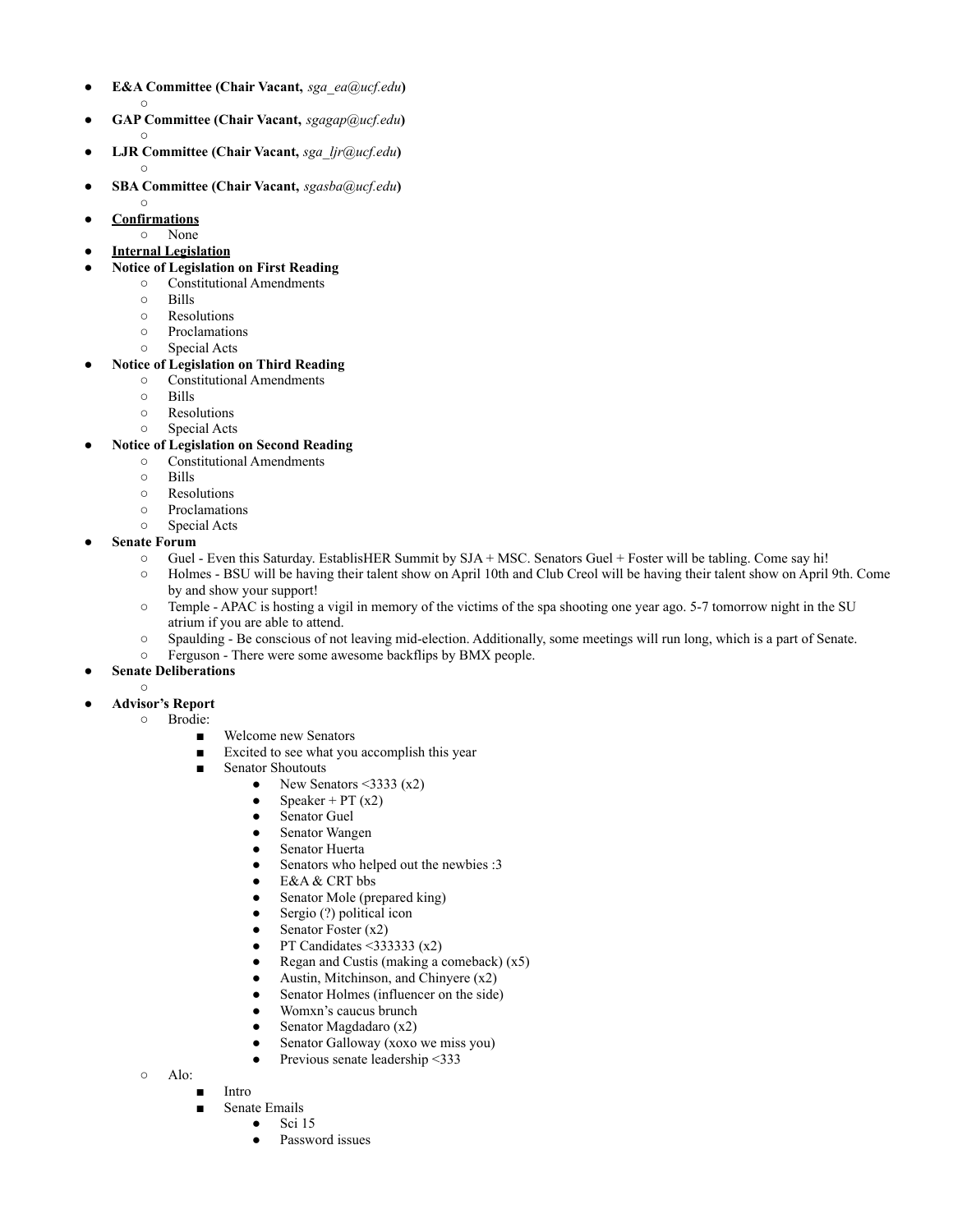- Leadership
- Knight Connect
- Changing committees
- Changing caucuses
- Committee and Caucus leadership
- Chairs
- Name cards
	- Spelling Errors
	- Name/nickname
	- Pronouns
- Typical schedule  $\bullet$  M: 12 - 5
	- $T: 12 5$
	-
	- Tr: 1 whenever senate ends
- $\bullet$  F: 12-5
- **Miscellaneous Business** ○ Elections
	- FAO
		- - Alirio Pena
			- Alissa Bursey
			- Alyisia Spaulding
			- Cheska Magdadaro
			- Erick Castillo
			- Fabian Richard
			- Gavin Morey
			- Lynn Van Kirk
			- Mel Saucedo
			- Melissa Millington
			- Nick Foster
			- Ryan McClellan
			- Sierra Holmes
			- Stefania Salerno
		- CRT
			- Ajay Patel
			- Brian Nguyen
			- Brianna Hurrell
			- Brooke Martin
			- Daisy Guel
			- Fabian Richard
			- Gabriel Becerra
			- Jacob Lerdo
			- Mauricio Maroto
			- Sarah Potier
			- Scarlet Robbins
			- Thomas Cura
			- Tyler Borges
			- Zykeria Roelle
		- LJR
- Brianna Urea
- Brooke Martin
- David Ferguson
- Hannah Huerta
- Jason Tache
- Rebekah Galloway
- Ryan McClellan
- Vihan Yalamanchili
- E&A
	- Daisy Guel
	- Duane Domino
	- Dylan Hall
	- Hannah Huerta
	- Jillian Cinco
	- Juan Almanar
	- Katrina Wangen
	- Nick Foster
	- Sierra Holmes